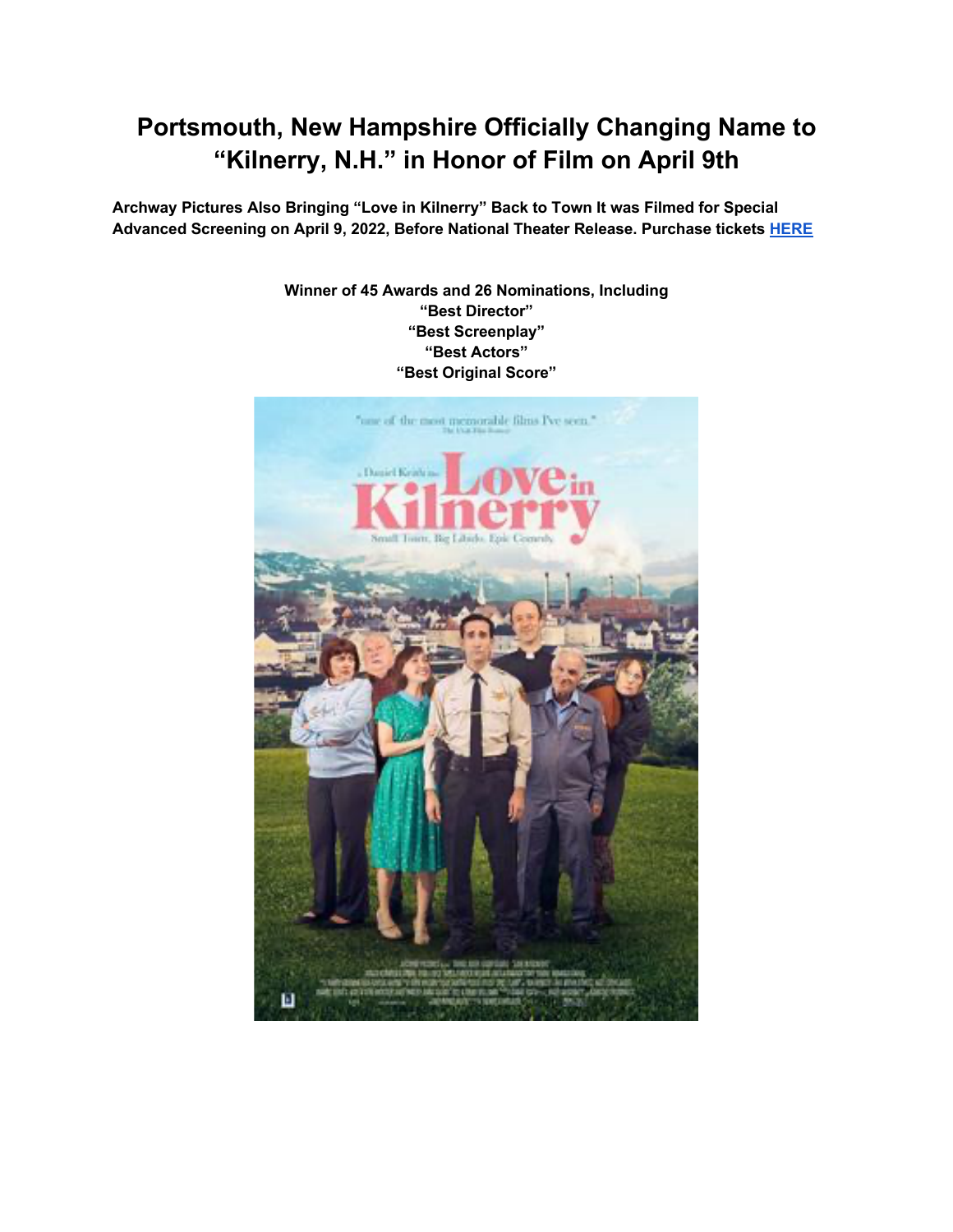**(March 29th, 2022) - Archway Pictures** is excited to announce that they'll be bringing their film **"Love in Kilnerry"** back to Portsmouth, New Hampshire for a very special, advanced screening on **April 9th, 2022**. The film will be shown at Portsmouth Highschool at 1 pm, 3:10 pm, 5:30 pm, and 7:40 pm. Purchase tickets to watch the advanced screening of "Love in Kilnerry", here: **LIKTickets.com**.

It'll be a whole-town affair, by proclamation of Mayor Deaglan McEachern, who is officially renaming the town "Kilnerry, New Hampshire" for the day, and declaring that April 9 will now be an annual holiday known as "Kilnerry Day". In addition to the film screening, attendees can also enjoy a "Kilnerry-themed" day of food, drink, and shopping in Portsmouth's iconic Market Square, where local businesses will be joining the festivities.

With the town of Portsmouth becoming a big part of the film, including some residents even starring in background roles, Archway Pictures is returning to say their thanks to the community that embraced them. Executive Producer Steve Scott expands on this sentiment "*Portsmouth not only helped make the movie but the town is as much a character as the cast. It makes sense the town would rally to encourage the Mayor to rename the town and make a big day of it. It's a great film*".

"Love in Kilnerry" is a comedy about a remote, small town, that suddenly descends into panic when the Environmental Protection Agency announces mandatory changes to their chemical plant that could cause a dramatic increase to their libido. Though the town's Sheriff, played by Daniel Keith, who also wrote, produced, and directed, tries to maintain order and decency, mayhem quickly ensues. Tucked away in charming surroundings of rolling hills and picturesque scenery, Kilnerry has no iPhones, tattoos, construction, or streaming services. Having just acquired internet, they've only now discovered dating sites. Stuck in the town's quiet and repetitive ways, a little shakeup might be just what they need.

## **Watch the official trailer for "Love in Kilnerry" HERE**

The film is based on the Irish play of the same name, also written by Keith, which took place in County Donegal. In 2017, Irish press reported a small remote town, Ringaskiddy, County Cork, who's residents complained the fumes from a near by Pfizer plant were causing the men and dogs to have raging erections. The producers hope to bring the film to County Cork for a similar event. For the screenplay adaptation, filming in Ireland wasn't possible, so it was serendipitously moved to New Hampshire, becoming an American story of a fictional town. The films stars Kathy Searle, Daniel Keith, Roger Hendricks Simon, Sybil Lines, Sheila Stasack, Tony Triano, and James Patrick Nelson. The screenplay was cast by Kimberly Graham (Homeland), edited by John Wilson (Downton Abbey, Billy Elliot), and features an original film score by Randy Edelman (Last of the Mohicans, Leap Year). Mutiny Pictures picked up the film in 2021 for N. American distribution and later partnered with Archway Pictures for theatrical distribution. Alan Green from One Two Three Media is their international sales agent.

In addition to being the recipient of 45 awards and 26 nominations, including "Best Director" and "Best Screenplay", the comedic banter of the film has become a hit on the animated video loop database, GIPHY. "Love in Kilnerry" GIFS have been used over 60-million times on social media platforms and smartphones worldwide in seven languages. "Love in Kilnerry" will also be distributed internationally and remade in two countries.

"Love in Kilnerry" will be opening in theaters, beginning this April through May, nationwide. You can stay up to date with release dates by following "Love in Kilnerry's" Facebook or LoveInKilnerry.com